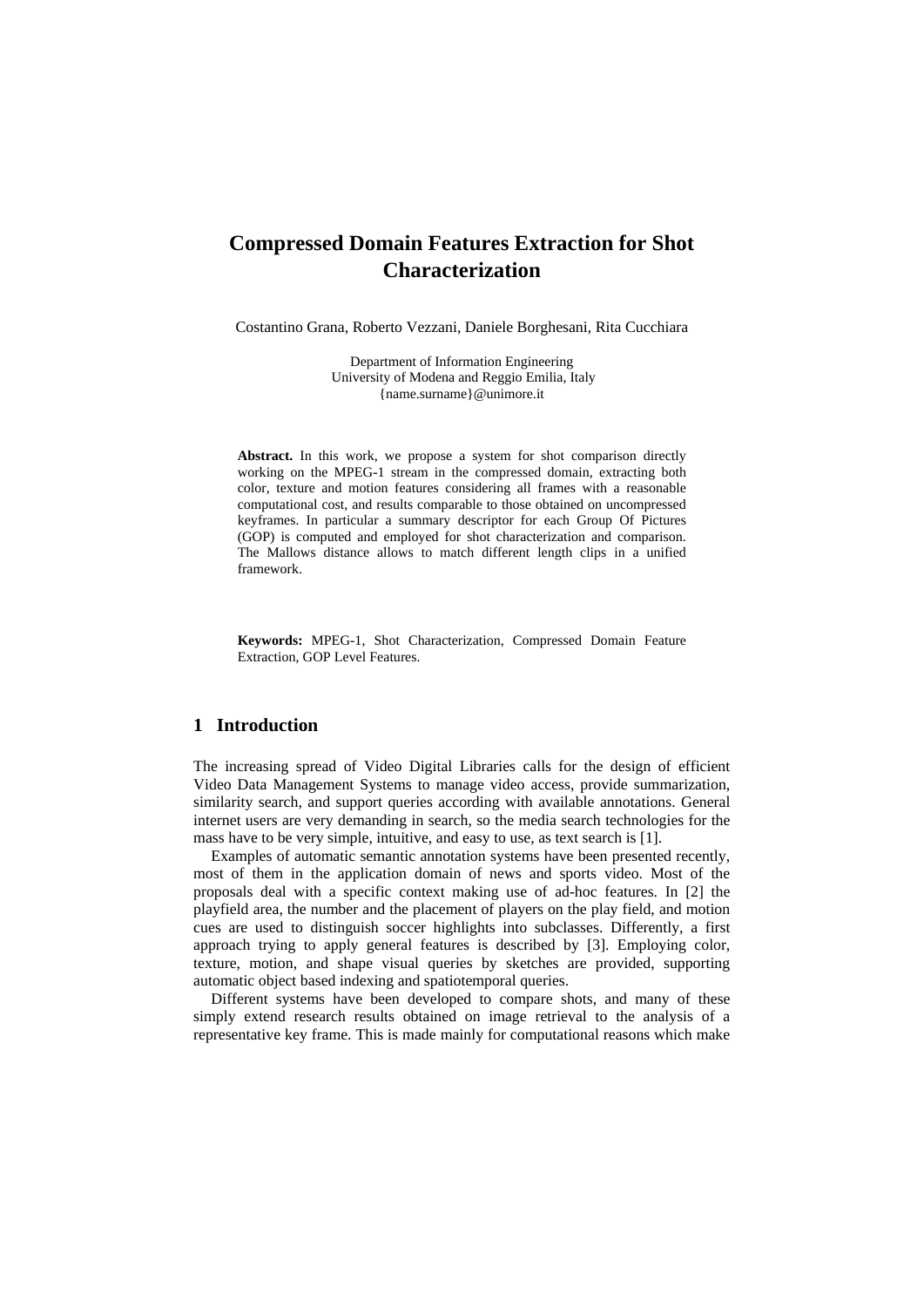

**Fig. 1.** a) Sample frame with superimposed motion vectors. b) DC Image. c) AC Image. d) Motion Image.

impossible to analyze all frames. A problem with this approach is then how to include motion cues in this analysis.

In this paper we propose a system to generalize this approach by directly working on the MPEG-1 stream in the compressed domain, extracting both color, texture and motion features considering all frames with a reasonable computational cost, and results comparable to those obtained on uncompressed keyframes. In particular a summary descriptor for each Group Of Pictures (GOP) is computed and employed for shot characterization and comparison. The Mallows distance is used to allow different length clips to be compared in a unified framework.

# **2 Similarity of Video Clips**

The problem of clip similarity can be seen as a generalization of the problem of image similarity: as for images, each clip may be described by a set of visual features, such as color, shape, texture and motion. These are grouped in a feature vector:

$$
\mathbf{V}_i = \left[ F_i^1, F_i^2, \dots, F_i^N \right] \tag{1}
$$

where *i* is the frame number, *N* is number of features and  $F_i^j$  is the *j*-th feature computed at frame *i*. However, extracting a feature vector at each frame can lead to some problems during the similarity computation between clips, since they may have different lengths, and, more important, this could lead to an excessive computational load; at the same time keeping a single feature vector for the whole clip cannot be representative enough, because it does not take into account the features' temporal variability. A simple and common solution can be represented by the use of a fixed number *M* of feature vectors for each clip, computed on *M* frames sampled at uniform intervals within the clip. In previous experiments [4], as a tradeoff between efficacy and computational load we used  $M = 5$  for clips of averaging 100 frames. A major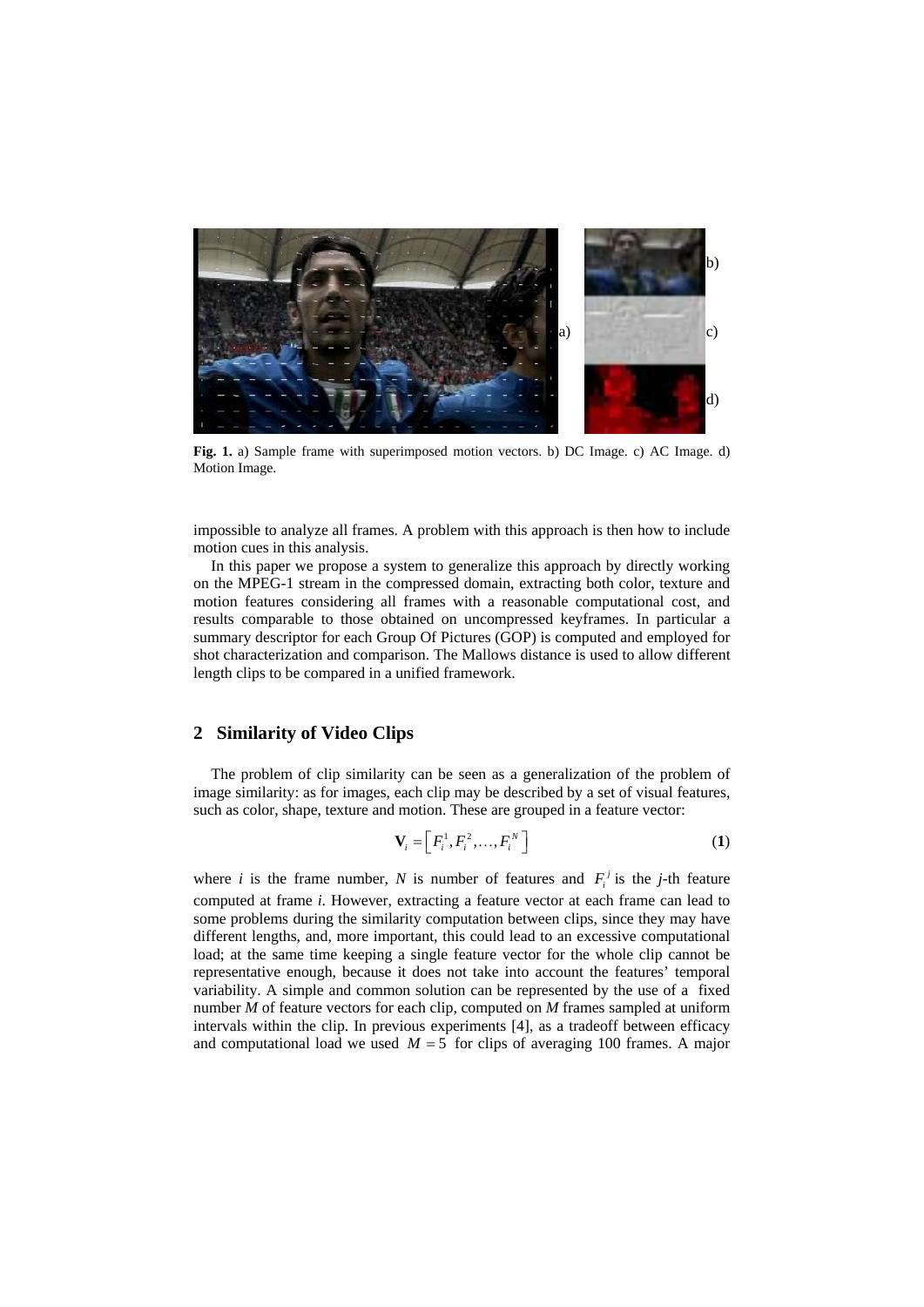problem with this approach is that it is not possible to include reliable motion information without considering the continuous variability of the clip.

Here, we propose an intermediate approach which provides a compromise solution to both the problems of computational load and complete motion description, working directly on the compressed MPEG video stream. Indeed the compressed MPEG video stream provides, without the complete decompression process, information about color (DC Image), texture (AC Images) and motion (Motion Vectors). Of course these features are provided at macroblock level (a 16 by 16 pixels square), but are sufficient for feature extraction in the context of video clip similarity search. At the same time, these values are already a summary of the 256 pixels of the macroblock, leading to a twofold advantage: an obvious speedup given by the reduced number of values, and an already summarized view of the blocks information.

Since the MPEG stream structure is composed by a hierarchy of layers, and pictures can be of different types, we selected to cope with the absence of motion information in I type pictures or with directly available color information in P and B pictures, by collecting features at Group of Pictures layer (GOP). The only remaining obstacle is the fact that a different number of GOPs can be found in every shot, since they are of different lengths. To this aim, we use the Mallows distance which allows the comparison of discrete distributions of different lengths.

# **3 GOP feature extraction and comparison**

A GOP is composed by an Intra coded frame (I frame) and a variable number of Predicted frames (P and B frames). I frames have a structure which resembles the JPEG standard, thus color and texture data are readily available for decoding. P and B frames conversely require one or more reference to be decoded, and contain motion vectors, which allow for the reconstruction of a motion compensated image.

Since we are looking for a summary feature for the whole GOP, while keeping down the computational load, we chose to extract color and texture information from I frames only, and to employ P and B frames, just to provide a characterization of the amount of motion.

#### **3.1 Color description.**

Images are coded in I frames, by subtracting 128 from each color channel, by transforming with the DCT every 8x8 block, then by quantizing the 64 transformed coefficients and finally by Huffman encoding them in Zig-Zag order. Decoding would require the reverse process with the inverse DCT being the bottle neck.

By analyzing the DCT equation it is possible to see that the first coefficient of the transform is simply eight times the average color of the 64 pixels in the block. The quantization value for this coefficient is fixed to 8 by the standard, so we can obtain a so called DC image, that is a scaled down version of the frame, by simply decoding the Huffman codes and collecting the first coefficient for each block. An example of an I frame and the corresponding DC image is shown in Fig. 1b.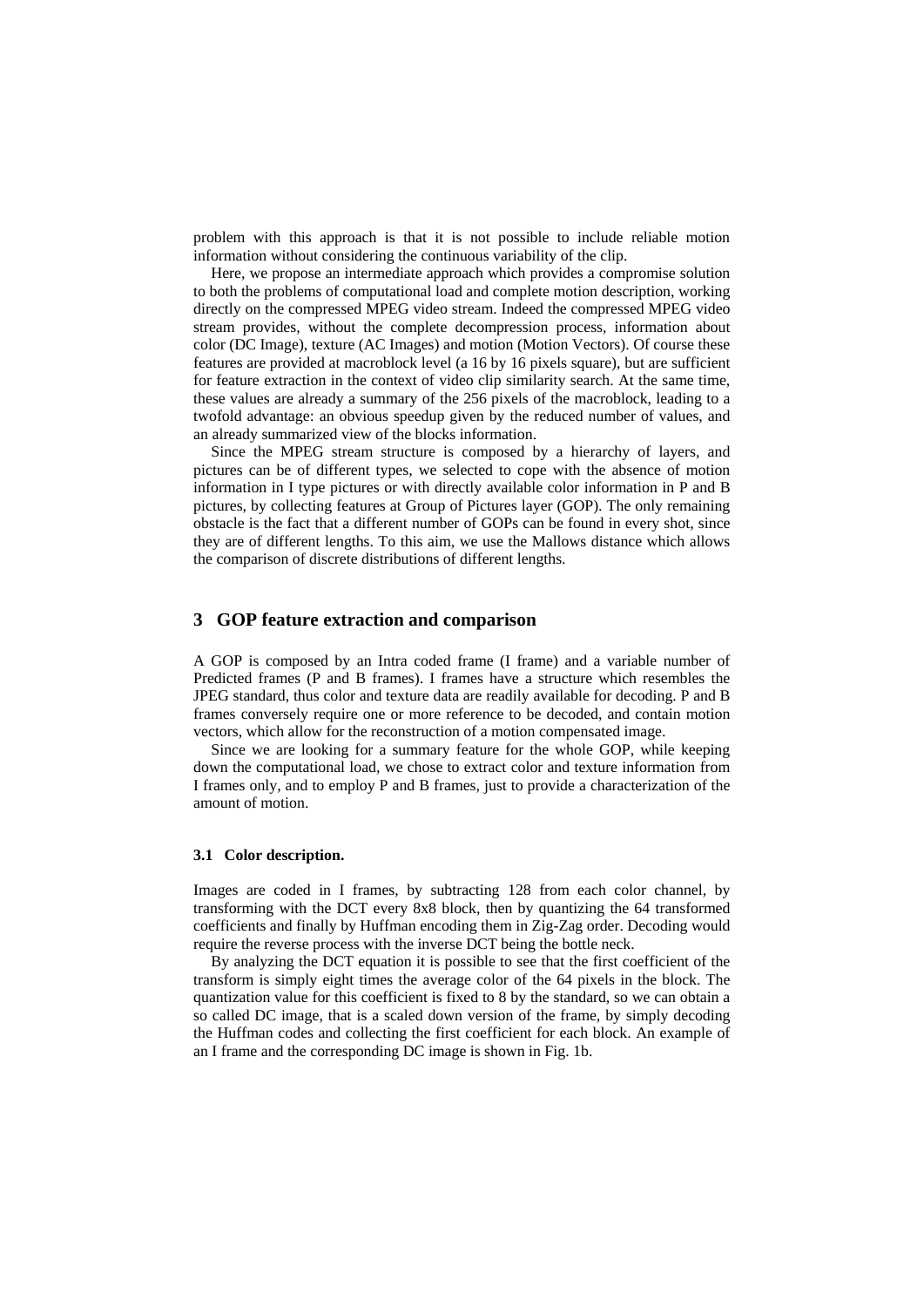**Table 1.** Quantization levels and color hints for the motion amount.

| $\mu$ range | $0 - 2$ | $2 - 5$ | $5-10$ | $10-15$ | $15 - 20$ | $>20$ |
|-------------|---------|---------|--------|---------|-----------|-------|
| Level       | U       |         |        |         |           |       |
| Color       |         |         |        |         |           |       |

#### **3.2 Texture description.**

Another interesting property of the DCT transform is that the first coefficient after the DC one, both in the horizontal and vertical direction describes the amount of variation in that direction, which is an information close to the spatial gradient. Thus, collecting these two coefficients for each block we can generate the two so called AC images, which can be considered representatives for *x* and *y* components of a gradient vector. We chose to store the module of the vector in a unique AC image, as in the example of Fig. 1c.

It is worth to highlight that extracting the DC image for the color characterization and the AC image for the texture description is much faster than decompressing the entire I Frame, since we avoid the iDCT operation.

#### **3.3 Motion description.**

As above mentioned, we extract motion information from the motion vectors coded inside the P and B frames. Both frame types have a prediction with respect to a previous reference, while only B frames have a prediction vector with respect to a reference in the future, so to simplify and make more uniform the process we consider only the *forward motion vectors*, that is those referring to the past. For similarity purposes, we chose to only characterize the amount of motion in the GOP, instead of using a more detailed description, like an affine motion estimation, or a direction histogram. This is motivated by the fact that motion vectors are not always so significant, but even in those cases they still give a rough idea of a moving/nonmoving scene.

To produce a summary of the GOP amount of motion, we chose to quantize the modulus of the motion vectors  $(\mu)$ , then for each macroblock we collect the amount of motion distribution (histogram) during the GOP. The most frequently observed level (the mode of the distribution) is selected to build the motion image (Fig. 1d). The quantization scale has been empirically selected and is reported in Table 1.

This process allows to produce a motion image, which does not require to reorder the frames in the GOP, which are stored in a different order with respect to the visualization, providing another tool for faster computation.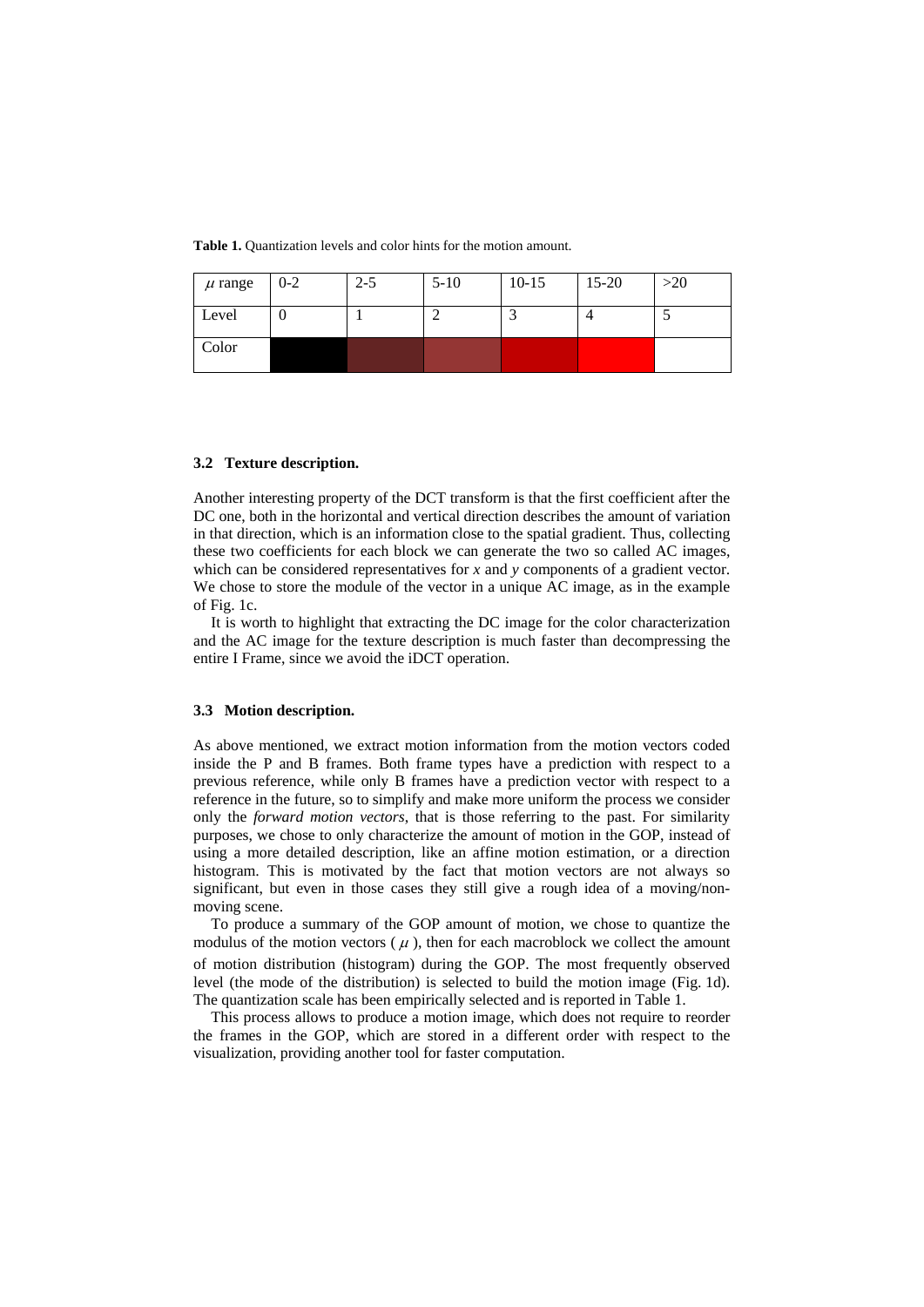

**Fig. 2.** DC Images, AC Images, and Motion Images for the GOPs of two shots. The camera is panning to follow the player/coach; this produces a lower amount of motion corresponding to the foreground region. White blocks are in correspondence with large motion vectors which are likely not significant for motion descriptions.

#### **3.4 Distance between GOPs.**

The distance between two GOPs is computed by linearly combining the distances between the DC images, the AC images and the motion images. For AC and motion images, we choose to keep the spatial information, so these images are compared by a point by point difference and the sum of the absolute values is collected as a measure of dissimilarity. In the case of the DC image, we only consider the color distribution and choose to use a three dimensional color histogram in the YCbCr color space, which is the native color space of the MPEG standard, and does not require any color space conversion. The YCbCr color space is quantized as in [5] and the distance is computed as the histogram intersection.

# **4 Mallows Distance**

To describe a shot, we want to take into account the number of GOP features obtained as described previously. Each shot is thus characterized by a discrete distribution of features:

$$
\beta_i = \{(V_i^1, P_i^1), \dots, (V_i^N, P_i^N)\}
$$
 (2)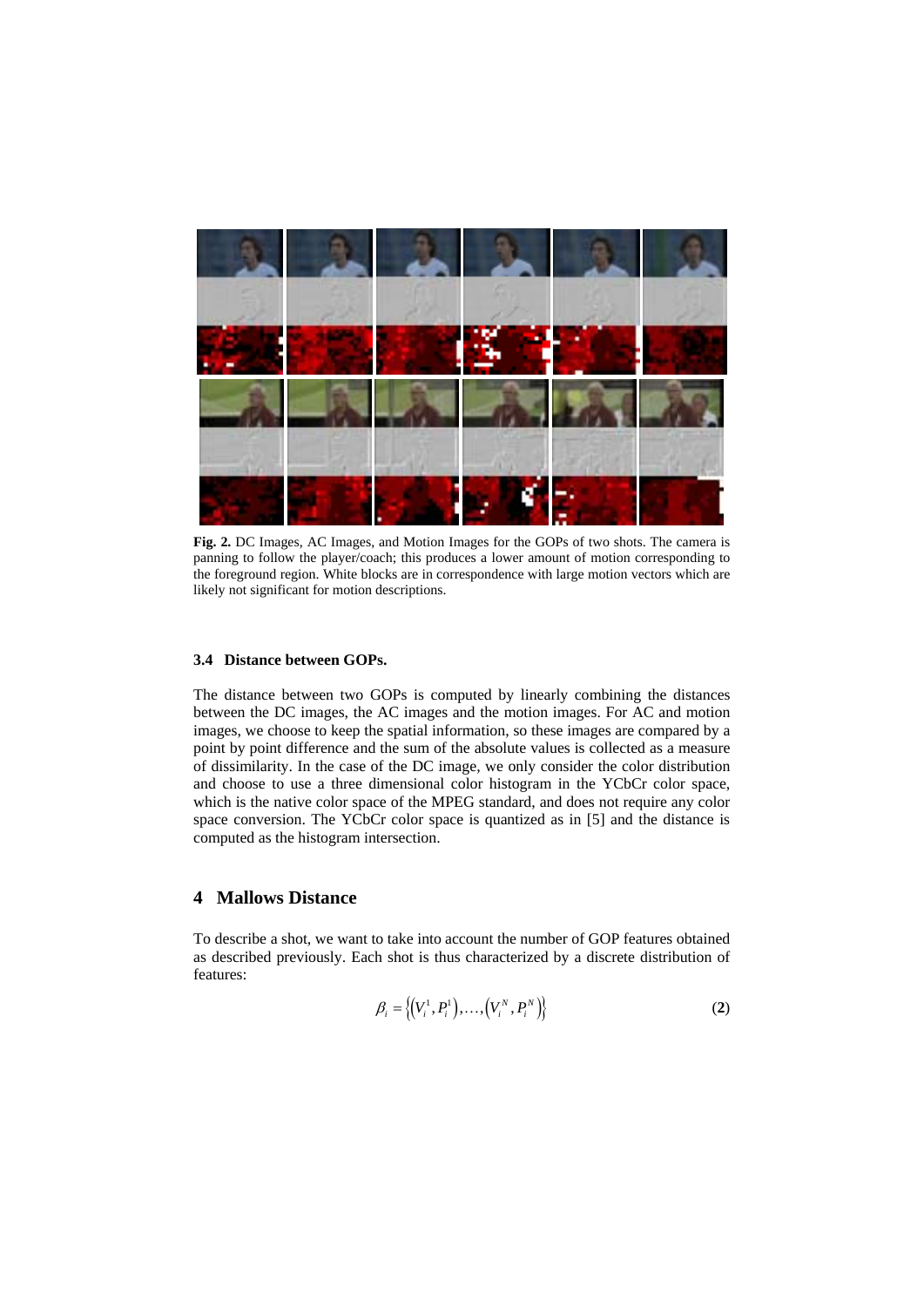where  $V_i^k$  is the vector of features extracted for shot *i* at GOP *k*, and  $P_i^k$  is the associated probability, which in our case we fixed at  $\frac{1}{N}$ , that is all GOPs are equally weighted.

To compute the distance  $D(\beta_1, \beta_2)$  between two distributions  $\beta_1$ ,  $\beta_2$ , we use the Mallows distance [6,7] introduced in 1972. Consider two probability distributions *P* and  $O$  on  $\mathbb{R}^n$ . Define

$$
M = \{ \text{probability distribution } \mu(x,y) \text{ on } \mathbb{R}^n \times \mathbb{R}^n \} | \n\int_{y} d\mu(x,y) = P(x), \int_{x} d\mu(x,y) = Q(y)
$$
\n(3)

Mallows proposed to measure the difference between two probability distributions as:

$$
Mallowsp (P,Q) = \min_{\mu} \left( E_{\mu} ||x - y||_{p}^{p} \right)^{1/p}
$$
 (4)

subject to the constraints of Eq. 3, where the  $\|\cdot\|_p$  denotes the  $L_p$  norm, and  $1 \le p \le +\infty$ . For two discrete distributions  $P = \{(x_1, p_1), ..., (x_n, p_n)\}$  and  ${Q} = \{(y_1, q_1), ..., (y_n, q_n)\}\,$ , with  $\sum p_i = 1$  and  $\sum q_i = 1$ , minimizing the cost functional reduces to

$$
\min_{\mu} \sum_{i=1}^{n} \sum_{j=1}^{m} \mu(i, j) C(x_i, y_j)
$$
 (5)

subject to

$$
\mu(i, j) \ge 0; \sum_{j=1}^{m} \mu(i, j) = p_i
$$
  

$$
\sum_{i=1}^{n} \mu(i, j) = q_i; 1 \le i \le n; 1 \le j \le m
$$
 (6)

where  $C(x_i, y_i)$  is the distance matrix between the elements of the distribution. Note that there is no constraint on *C*, i.e. we can use any formulation we have to compute the base distance between frame features. The dual of the linear programming problem of Eq. 5 is to find  $u = [u_1, \dots, u_n]$  and  $v = [v_1, \dots, v_m]$  in order to solve the problem:

$$
\max \sum_{i=1}^{n} p_i u_i + \sum_{j=1}^{m} q_j v_j \tag{7}
$$

subject to  $u_i + v_j \leq C(x_i, y_j)$ ,  $1 \leq i \leq n; 1 \leq j \leq m$ . By solving the dual problem, we achieve better computational efficiency. In our implementation, we used the simplex algorithm to solve the problem. Note that the above formulation gives a set of  $n \times m$ constraints (the size of the distance matrix), which may prove difficult to solve, since the required simplex tableau will be  $(n \times m) \times (1 + n + m + n \times m)$ .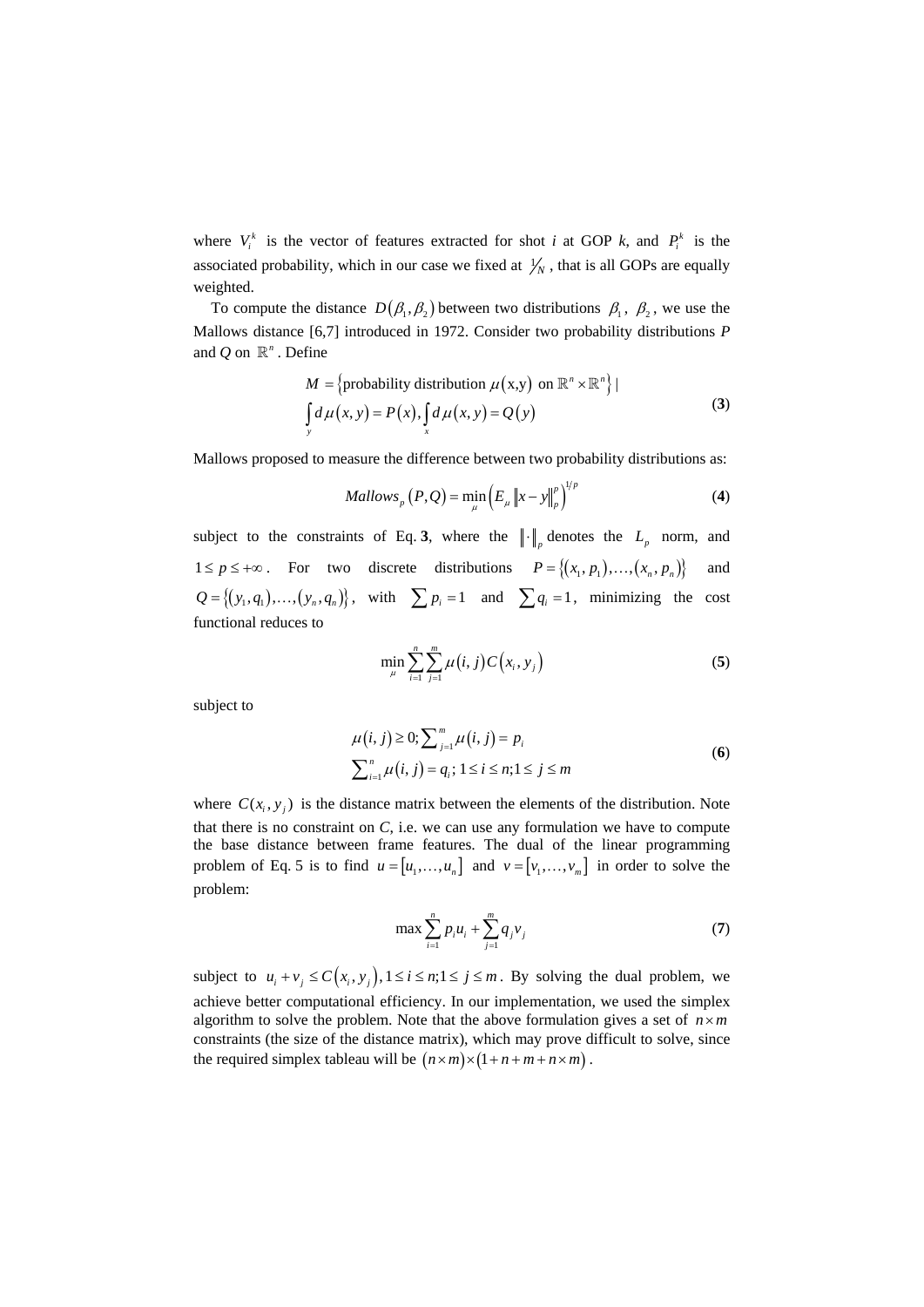

**Fig. 3.** Hierarchical Soccer Domain Ontology, used in the experiments.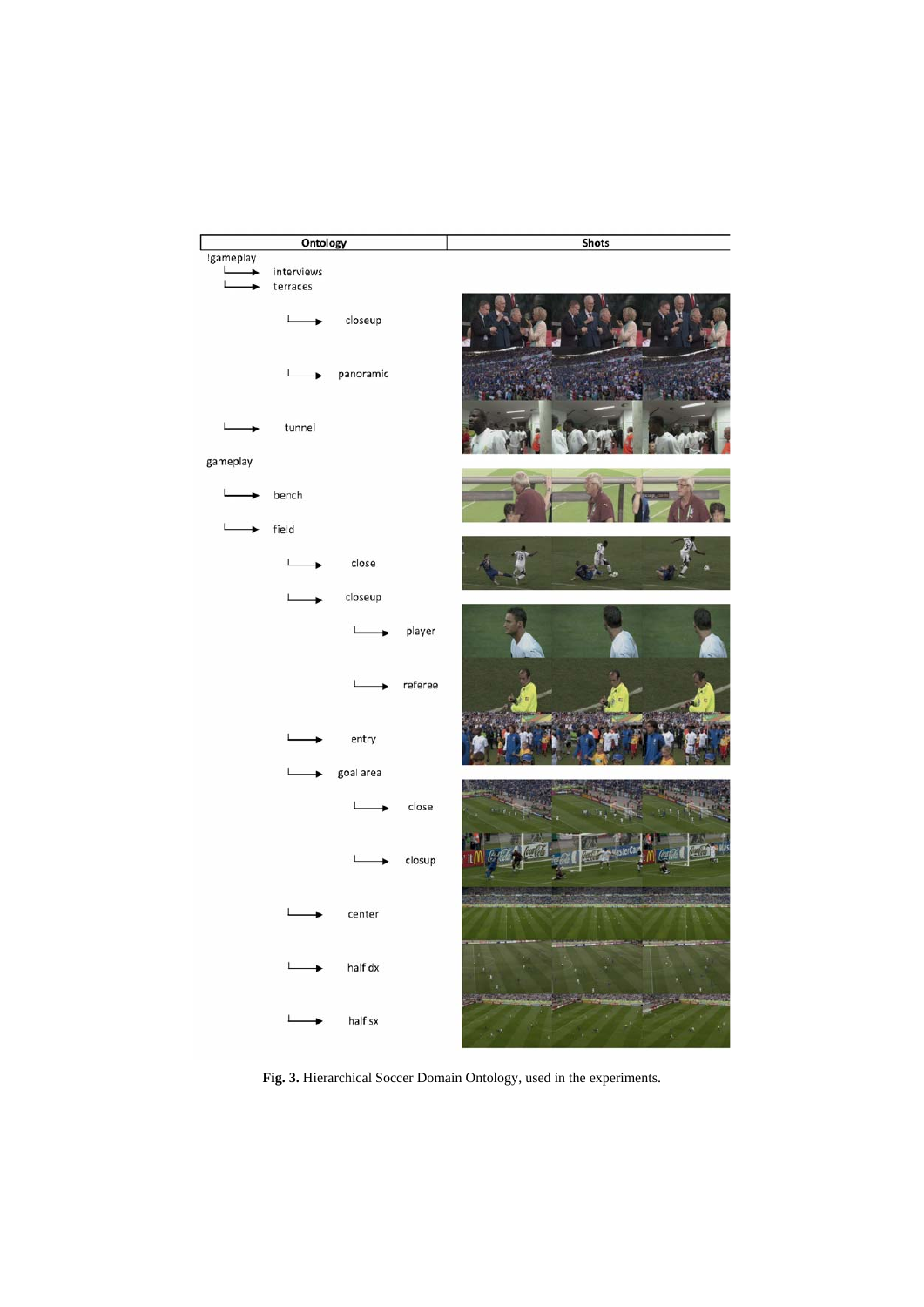By employing the Mallows distance we can compare two shots, by comparing the associated discrete distributions of features. Since the two distribution may be of different lengths, no constraint is posed on the number of GOPs we consider for the shot. Moreover, the distance measure between two GOPs, which has been previously defined, may be computed with whatever other distance we may think of, and the only requirement is to provide a distance matrix between all GOPs of the distributions, leaving space for future improvements.

### **5 Automatic annotation**

We suppose to have a domain-specific video digital library, in which all the videos are referred to a specific context. Each video has be split into clips (or shot) using an automatic or manual shot segmentation process. We assume that it is possible to partition these clips into a set of *L* classes  $\mathbf{C} = (C_1, \ldots, C_k)$ , which are characterized by different contents or camera views. Given a large set of training clips, we implemented an interactive user-friendly interface to quickly assign each clip of the digital library to a specific class  $C_k$  and then employ it for automatic annotation purposes. A new clip can be compared with the training clip set and classified using a nearest neighbor approach and the similarity measure above defined.

The integrated framework we developed allows opening videos, provides fast browsing capabilities, allows moving with single frame steps and contains all the described modules. In particular, shot detection [8] may be performed also in batch mode, in order to apply the system to a large set of videos (we used it on TRECVID 2005 and 2006 dataset). The system has a classification scheme manager which allows to define a taxonomy, its classes and to manually associate a shot to a defined concept, describing its contents.

The system was tested on a DVD source, a documentary video about the Italian victory of last world cup, so it contains different kinds of generic soccer scenes (classical game framing like short or long views, half body views, faces, little or large groups of fans, interviews with players or coaches, graphical animations). The video is stored in PAL format, so it is a 720x576 interlaced video. Prior to elaboration, it was deinterlaced by discarding field 2, horizontally reduced by a factor of 2, and cropped by 40 pixels from top and bottom to remove the useless black stripes.

A specific soccer domain ontology has been created in order to support the visual querying. The ontology is hierarchically structured in four levels, which encompass different semantic levels of detail. The first level is a binary categorization in gameplay vs. non-gameplay scenes. Non gameplay actions are divided by the zone captured in the video and the third level provides distinction between the zoom level. Similarly the gameplay scenes are divided in field and bench shots, further detailed based on zoom or subject. An overview of the ontology is provided in Fig. 3, together with some example shots (shots are summarized by their first, center and last frames). More specific details were omitted, since our aim is focused on general purpose systems, avoiding the use of domain specific feature.

For testing purposes, we compared the results with our previous system which was described in [4], where color and motion features were extracted in the uncompressed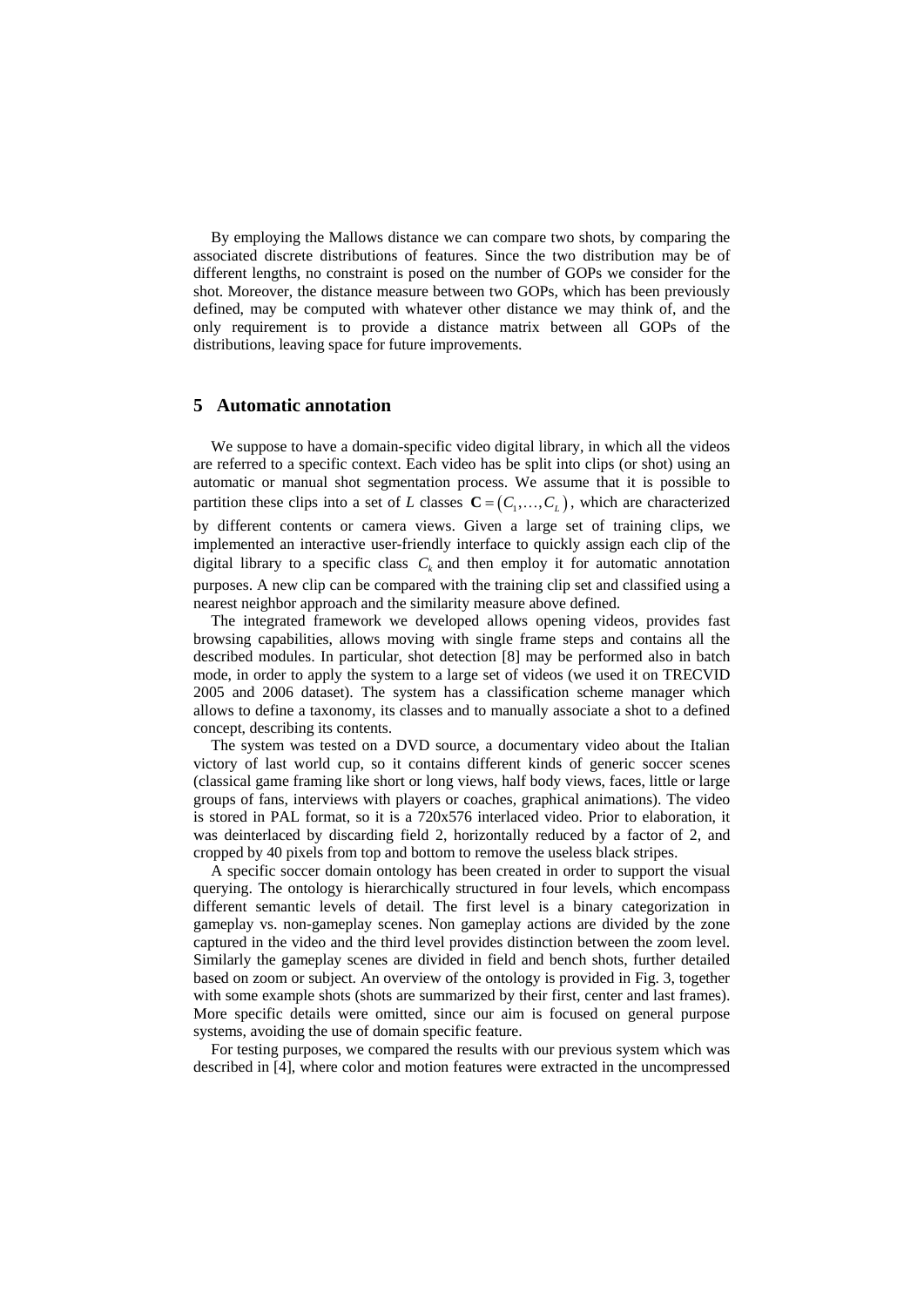domain. The results are comparable and the differences among the different classes were not significant, but the computation times are about 2 orders of magnitude lower. The compressed domain feature extractor works at about 550 fps, that is a processing speed of 22 times real time.

# **6 Conclusions**

We presented a novel approach for fast shot characterization, which is based on the direct analysis of the MPEG-1 stream. Color, texture and motion information are extracted and summarized at GOP level without uncompressing the video. This allows to process about 550 frames per second.

This preliminary work has been tested on MPEG-1 streams only, using a custom made software library to fully take advantage of the MPEG structure. The library has been developed in C++ language and it is fully portable. Of course, the library can be extended also to MPEG-2 streams, which fundamentally share the same compression techniques and frame structure.

A much more difficult problem will be the adoption of the MPEG-4/AVC standard [9]. Differently from the MPEG-1/2 standards, the block size can vary between macroblocks; in order to compare different frames, we have to adapt to the smallest size possible which is 4x4 and to split larger blocks. Another problem is that motion vectors of the same frame can have different references (up to 16 frames away). Thus, a normalization step will be probably required in order to provide a measure of the frame level motion. Finally, we have to cope with the presence of I-blocks inside Bframes which was forbidden in previous versions of the standard.

**Acknowledgments.** This work is supported by the DELOS NoE on Digital Libraries, as part of the IST Program of the European Commission (Contract G038-507618).

# **7 References**

- [1] Jaimes, A., Christel, M., Gilles, S., Sarukkai, R., Ma, W.: Multimedia information retrieval: what is it, and why isn't anyone using it? In: 7th ACM SIGMM international Workshop on Multimedia information Retrieval, pp. 3--8. ACM, New York (2005)
- [2] Bertini, M., Cucchiara, R., Del Bimbo, A., Torniai, C.: Video Annotation with Pictorially Enriched Ontologies. In: IEEE International Conference on Multimedia and Expo, pp. 1428--1431. IEEE Press, New York (2005)
- [3] Chang, S., Chen, W., Meng, H.J., Sundaram, H., Zhong, D.: A Fully Automated Content-Based Video Search Engine Supporting Spatiotemporal Queries. IEEE Trans. Circ. Sys. Video Tech. 8(5), 602--615 (1998)
- [4] Vezzani, R., Grana, C., Bulgarelli, D., Cucchiara, R.: A semi-automatic video annotation tool with MPEG-7 content collections. In: IEEE International Symposium on Multimedia, pp. 742--745. IEEE Press, New York (2006)